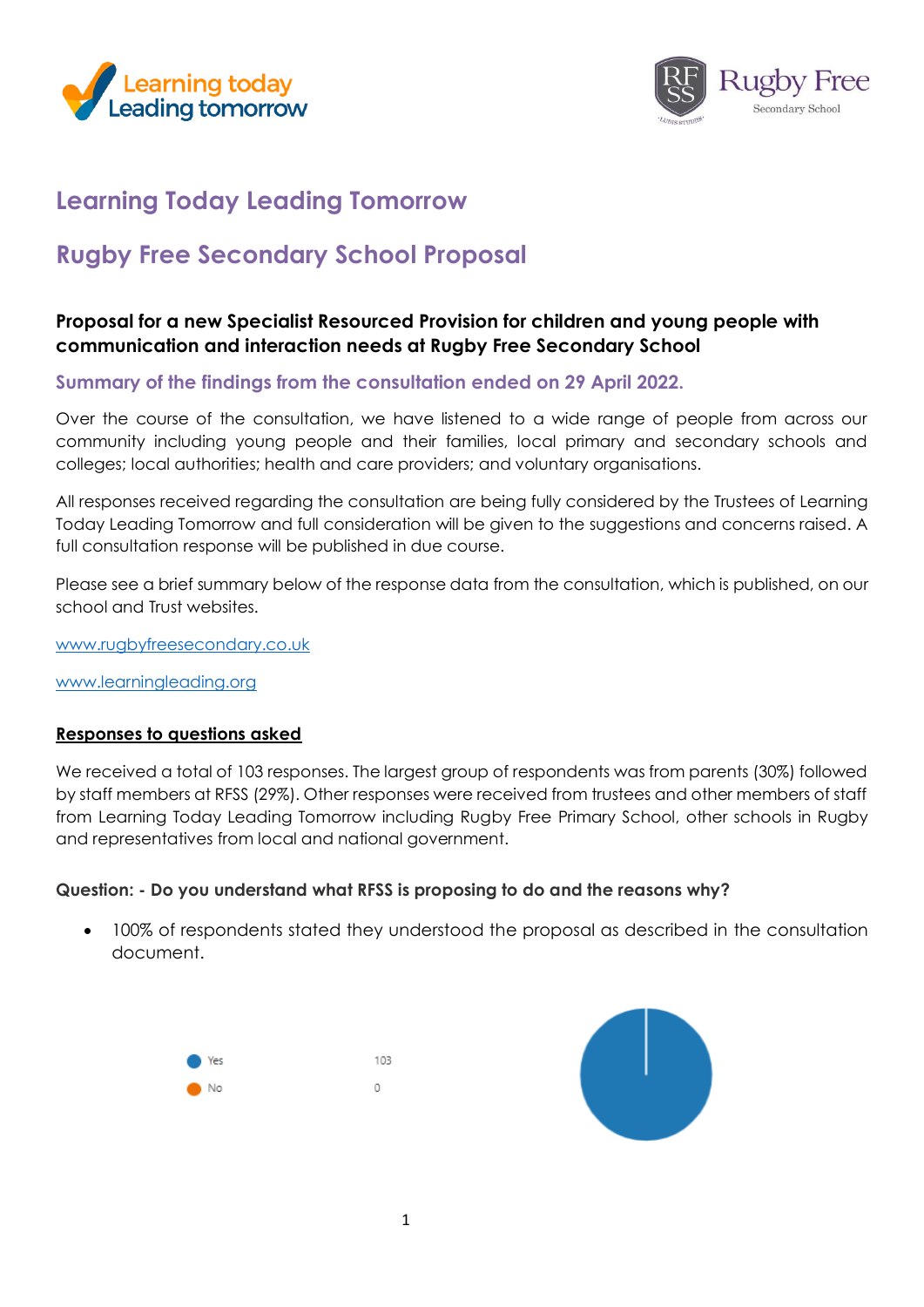



**Question: - Do you support the proposal to establish a Specialist Resourced Provision at RFSS for 20 children with communication and interaction needs?** 

• 92% of respondents supported the proposal to establish a Specialist Resourced Provision at RFSS for 20 children with communication and interaction needs



**Question: - Do you agree that the proposed Specialist Resourced Provision will support the Local Authority to provide local placements for children in mainstream secondary schools that are currently not available?**

• 96% agreed that the proposed SRP will support the Local Authority to provide local placements for children in mainstream secondary schools that are currently not available



#### **A total of 24 respondents added positive comments including:**

- As Chair I'm fully supportive as this is very much in line with our inclusive ethos.
- Warwickshire County Council (WCC) supports development of an SRP at RFSS, which is in line with the local programme and strategy in developing pathways for secondary resourced provision to compliment primary provision. The SRP also compliments existing local specialist provision and will create additional options for local young people. WCC has worked with RFSS to produce a suitable model with funding elements included to support the provision set up. The SRP is also factored into the local capital programme to create additional SEND places in line with local sufficiency plans. WCC will work in partnership with RFSS and provide ongoing support.
- Fully agree with the provision and knowing the children we have with significant communication and Interaction needs at Primary, this provision would be very much needed in Secondary level. It would potentially save at least one pupil from having to access Specialist Provision.